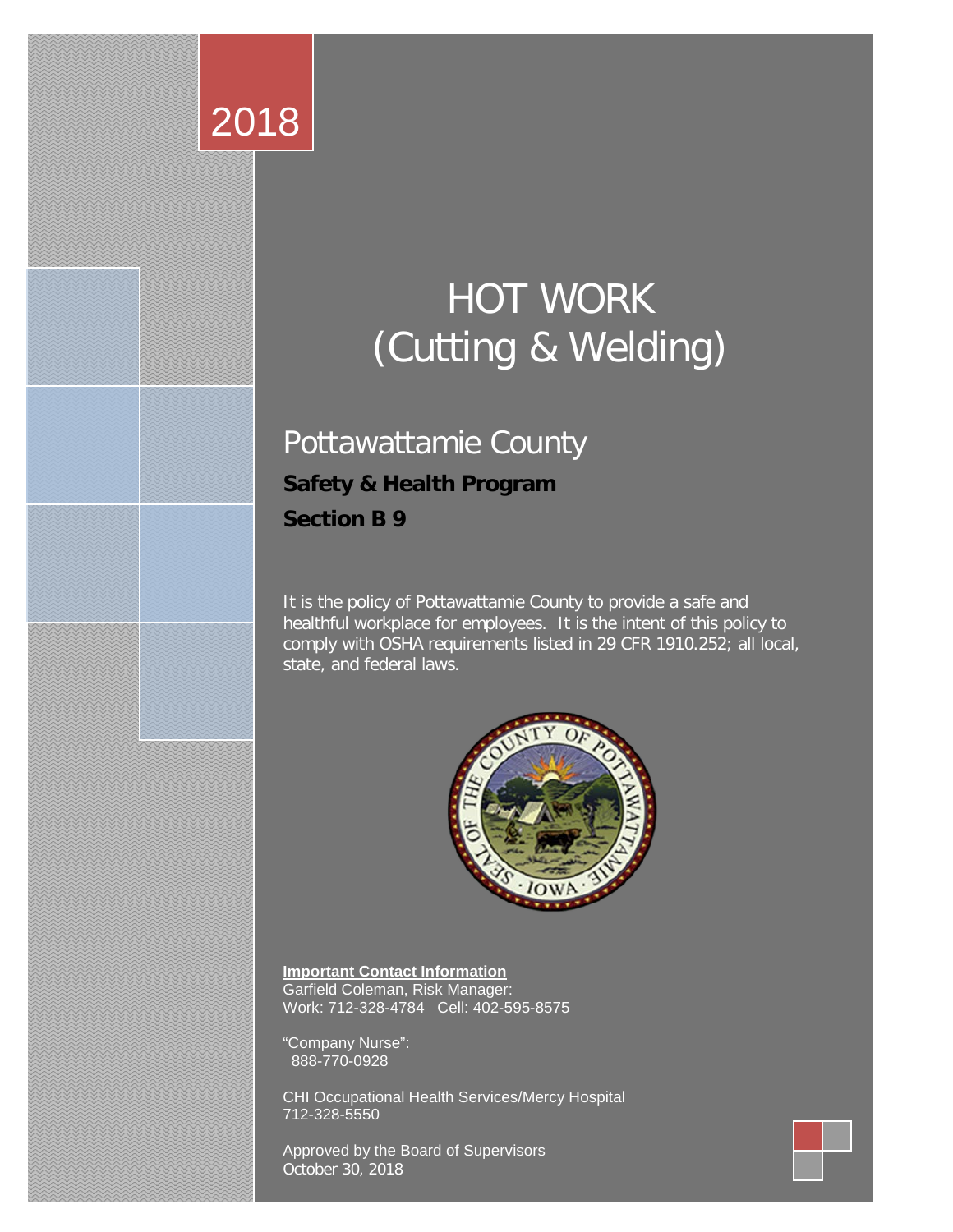## **HOT WORK (Cutting & Welding)**

## TABLE OF CONTENTS

| $\mathbf{I}$ . |  |
|----------------|--|
| П.             |  |
| III.           |  |
| IV.            |  |
|                |  |
|                |  |
|                |  |
| V.             |  |
|                |  |
|                |  |
|                |  |
|                |  |
|                |  |
|                |  |

#### **MODEL FORMS**

Appendix A: Hot Work Permit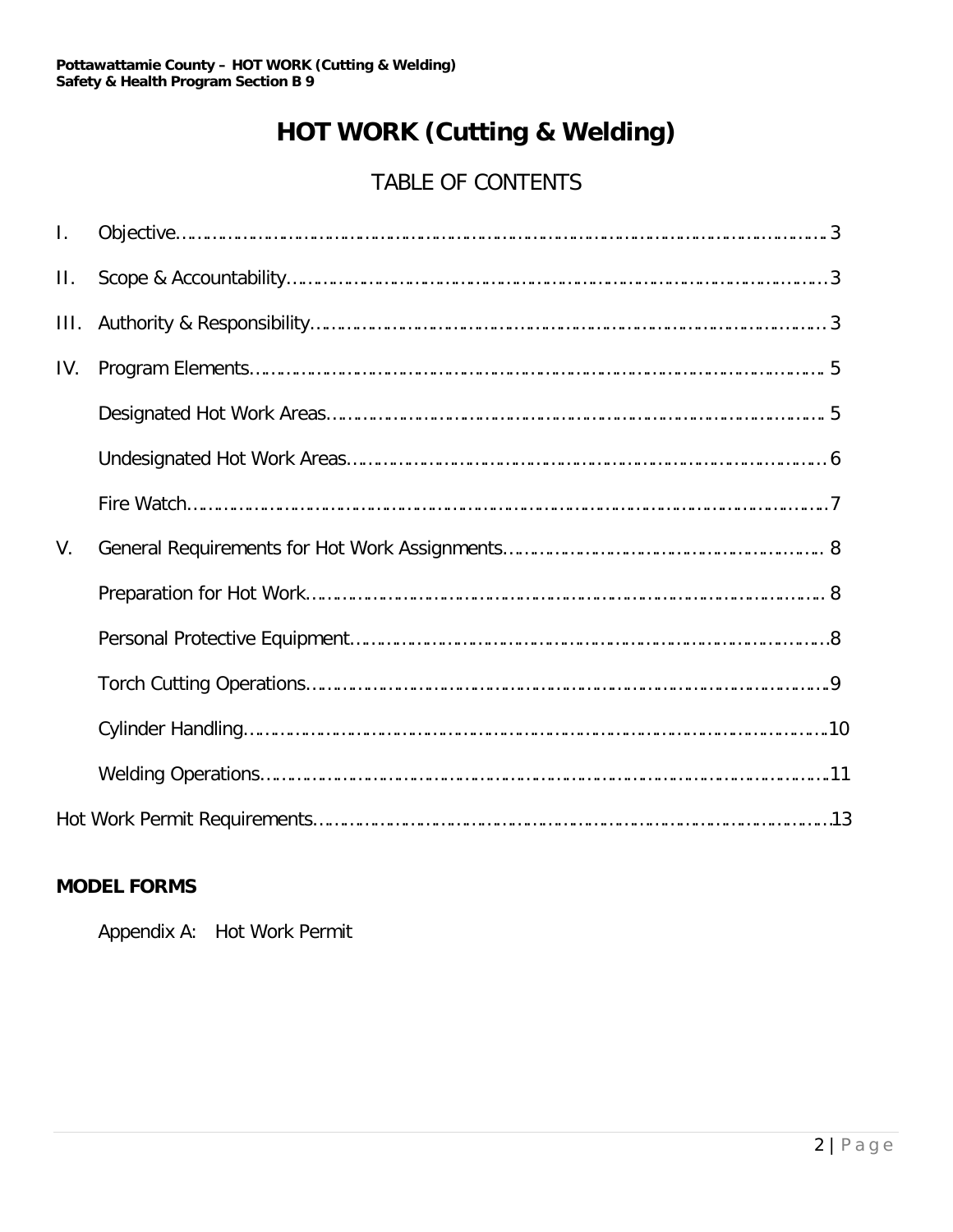### **I. Objective**

The purpose of this procedure is to establish safe hot work practices to reduce/eliminate personal injury and potential fire and explosion hazards. This program is intended to comply with OSHA's fire prevention actions for welding/hot works (29 CFR 1910.252).

## **II. Scope and Applicability**

This program applies to any work where "Hot Work" is performed (i.e., welding, torch cutting, grinding, brazing, and other spark or heat producing tasks) in an area not designated and designed to prevent fires or other hazards associated with this work.

All hot work performed by outside contractors shall be in conformance with OSHA and NFPA 51B at a minimum. Contractors are expected to maintain a written hot work program that outlines their procedures and safety precautions. Proof of employee training in hot work procedures must be available for review.

Hot work operations in confined spaces require additional safeguards and are addressed in the county's Confined Spaces Policy.

Hot work on and near building systems and piping may require additional safeguards and are addressed in county's Lockout/Tagout Policy.

#### **III. Authority & Responsibility**

#### **A. Risk Management is responsible for:**

- 1. Reviewing the Hot Work policy and procedures to determine compliance with applicable OSHA regulations.
- 2. Providing safety training for employees performing hot work and for working with departments to ensure compliance with safety programs.
- 3. Enforcing the applicable fire and building codes.
- 4. Conducting random inspections of employee hot work projects to determine if the applicable fire and building codes are being met.
- 5. Conducting random walk–through of contractor projects and notifying project manager of violations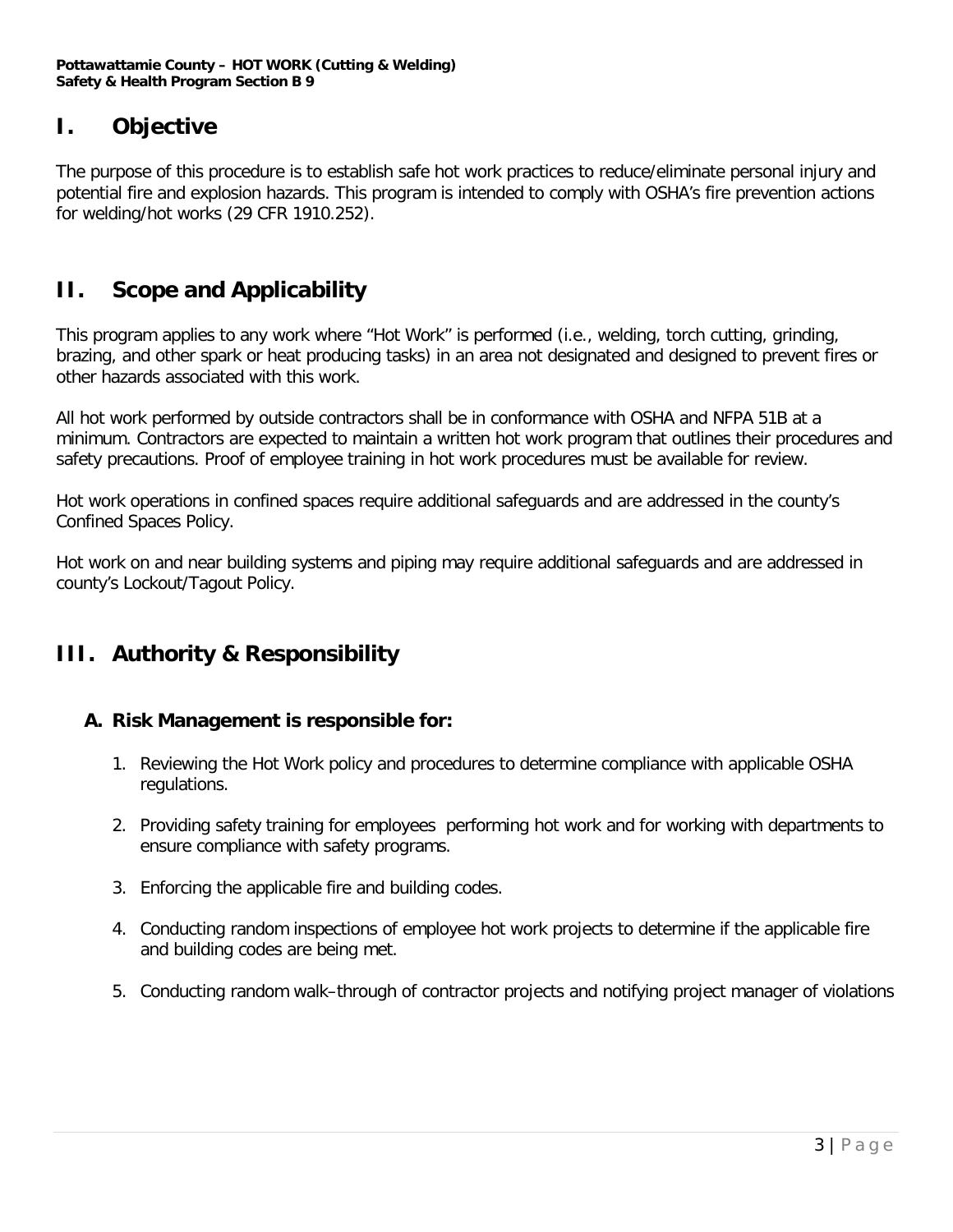#### **B. Department and Supervisors are responsible for:**

- 1. Notifying all employees engaged in hot work operations and contractors of the purpose and intent of the Hot Work Management Program.
- 2. Requiring hot work permits if applicable.
- 3. Assuming or delegating the role of Fire Watch Supervisor for each permit.
- 4. Making periodic jobsite inspections to determine compliance with hot work procedures.
- 5. Notifying all contractors of the purpose and intent of the Hot Work Management Procedures.
- 6. Determining whether contractors are in compliance with the Hot Work Management Procedures.
- 7. Determining if hot work will be in an approved Hot Work Zone.
- 8. Requesting the issuance of a hot work permit for hot work undertaken by contractors
- 9. Attending required training and ensuring employees are trained in hot work safety procedures.

#### **C. Employees engaged in hot work operations are responsible for:**

- 1. Understanding the county's Hot Work Management Program.
- 2. Notifying their supervisor when a hot work permit is needed; and
- 3. Complying with the procedures defined within the Program and completing hot work permits as required.
- 4. Attending required training

#### **D. Contractors and sub–contractors are responsible for:**

- 1. Understanding the county's Hot Work Management Procedures.
- 2. Complying with applicable fire and building codes.
- 3. Maintaining their own companies' written Hot Work Management Program and complying with it or the county's Hot Work Management Program, whichever is more rigorous, during projects on county property.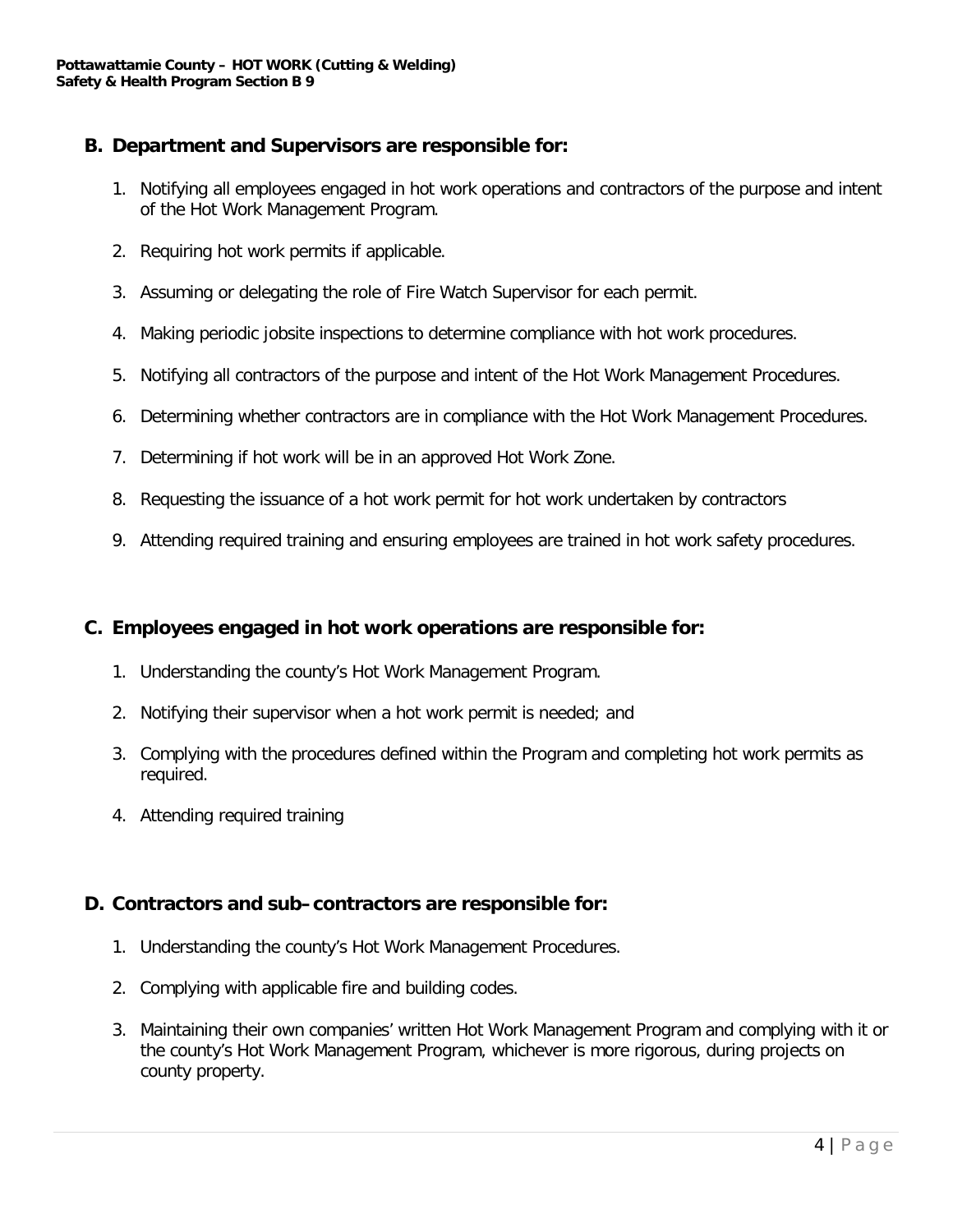- 4. Submitting appropriate shutdown notifications for Fire Alarm systems and building systems that may be affected by Hot Work activities.
- 5. Submitting requests for hot work permits from, as applicable, county project manager prior to conducting hot work operations.
- 6. Assuming the role of Fire Safety Supervisor for each permit.
- 7. Making periodic jobsite inspections of areas where the hot work is being conducted to determine that procedures are being used.
- 8. Required fire extinguisher(s) shall be provided by the contractor and/or sub–contractor, if determined by county project manager.

#### **IV. Program Elements**

#### A. **Designated Hot Work Area:**

- 1. A designated hot work area shall be free of combustibles and flammables and shall be equipped with a fire extinguisher(s), a heat detector and equipped with mechanical ventilation to control smoke and fumes.
- 2. Hot work shall not be performed in areas not authorized, when the buildings fire safety systems are impaired or in the presence of explosive atmospheres or in the immediate area of combustible materials.
- 3. **The following conditions must be maintained** at all times at a designated hot work area:
	- a. All combustible materials, papers, notebooks and chemicals must be removed from the surrounding (35 foot clearance).
	- b. Inspect the oxy–acetylene hoses for holes, pinched points, cracks, or any other defects and determine that the hoses fit securely on the gas valve and the burner/torch.
	- c. Hoses having any defects must be replaced before using.
	- d. Loose clothing, long hairs or dangling jewelries must be tied at the time of using the burner.
	- e. All other personnel must be notified that the burner/torch will be in use.
	- f. The open burner/torch must not be unattended.
	- g. Always shut off the gas supply when done.
	- h. If the oxy–acetylene is not going to be used for an extended period of time, remove regulators and secure cylinders with protective cylinder caps if equipped.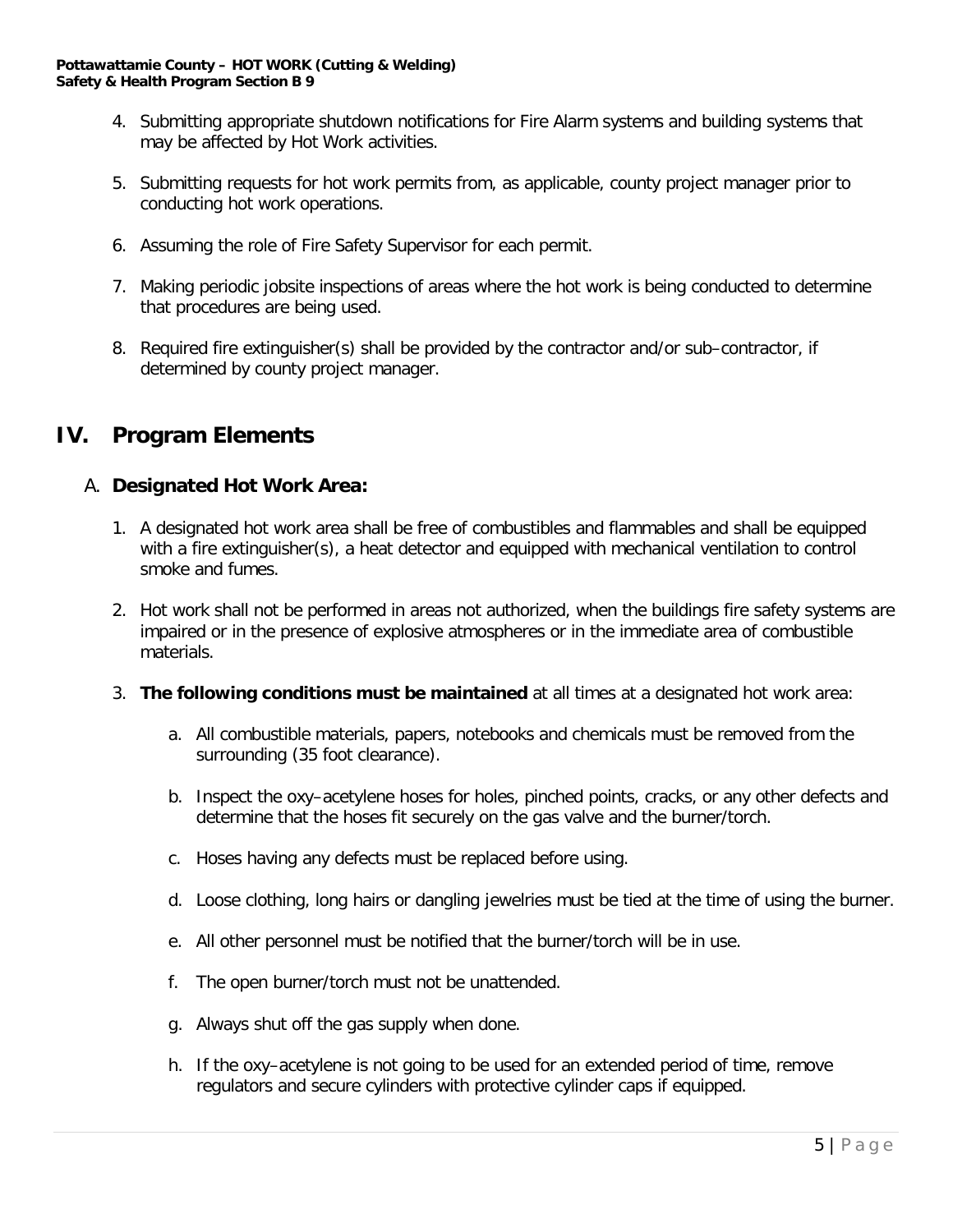#### B. **Undesignated Hot Work Areas**

- 1. **Jobsite Inspection**: Prior to making a request for the issuance of the hot work permit, the Responsible Supervisor shall visit the jobsite to determine if the hot work can be avoided. If the hot work involves open flame cutting, the Responsible Supervisor shall consider whether an alternative method of conducting the work (e.g., hand saw, pipe cutter) is feasible. If an alternative method of conducting the work is not feasible, the Responsible Supervisor shall ensure the hot work site is safe.
- 2. **Hot Work Permit**: Prior to beginning work at any hot work jobsite each day, the Responsible Supervisor shall authorize the job and shall issue a hot work permit. Prior to issuing a hot work permit for that day, the supervisor shall conduct a jobsite review. All hot work jobsites are inspected using the checklist contained on the daily hot work permit.
- 3. All items included in the jobsite review include, but are not limited to, the following:
	- a. Persons engaged in hot work operations and fire watch personnel are trained in the safe operation of their equipment.
	- b. Fire watch personnel understand the requirements of a fire watch.
	- c. Apparatus used for the hot work is in good condition.
	- d. Hot work operator(s)/fire watch personnel understand the emergency procedures in the event of a fire or general emergency.
	- e. Fire protection and extinguishing equipment are properly located onsite.
	- f. Hot work operator(s) are utilizing personal protective equipment.
	- g. A determination that the proposed work does not jeopardize the health and safety of the hot work operator or others.
	- h. Alarm systems have been prepared for the hot work and the permit is signed appropriate supervisor.
	- i. All permits must be prominently displayed at the hot work jobsite.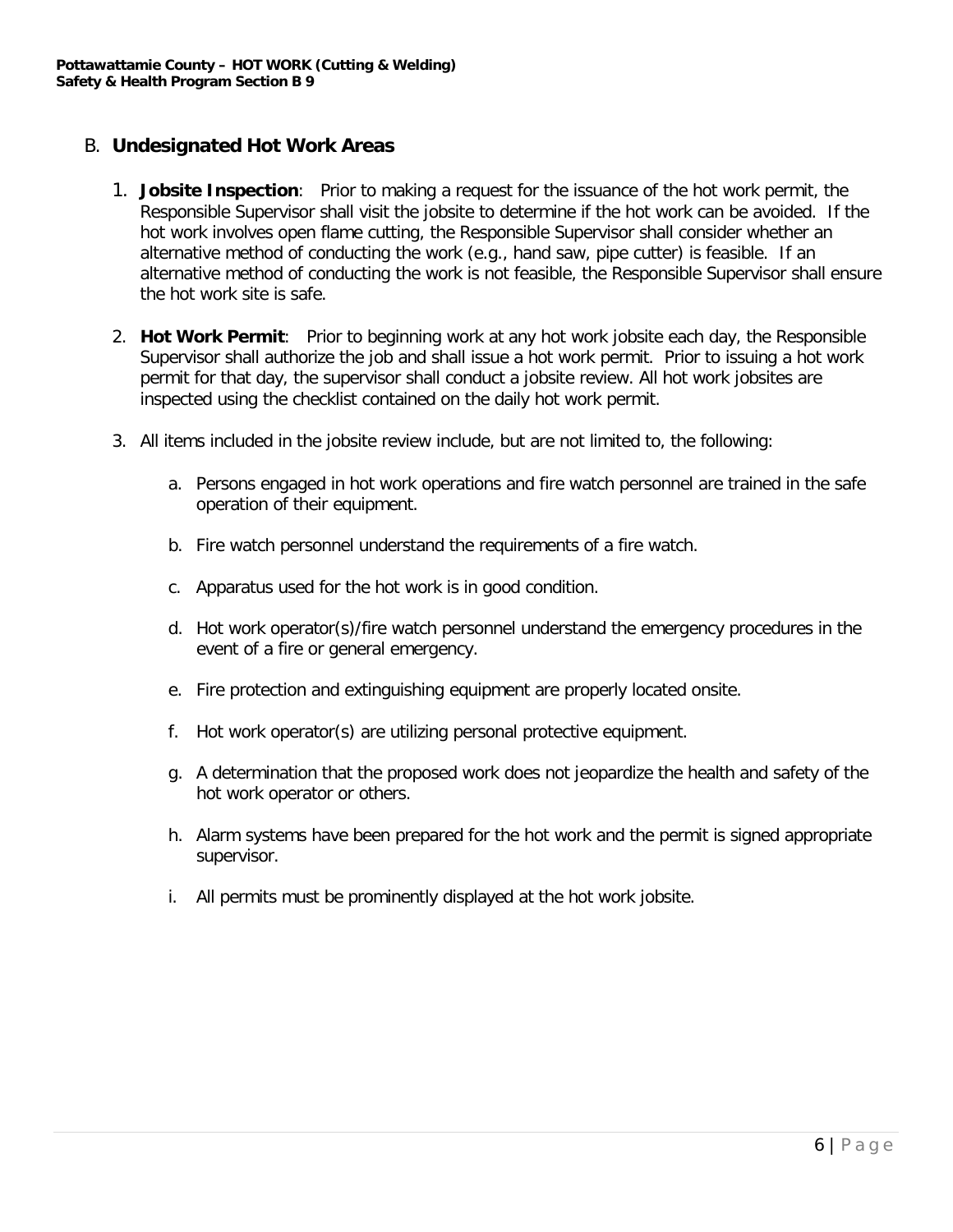#### C. **Fire Watch:**

- 1. IFC Chapter 35 requires a fire watch when hot work is performed in a location where the following condition(s) exist:
	- a. Combustible materials in building construction or building contents are closer than 35 feet to the point of operation of the hot work;
	- b. Combustible materials are more than 35 feet away, but are easily ignited by sparks;
	- c. Wall or floor openings within a 35 feet radius expose combustible materials in adjacent areas, including concealed spaces in walls or floors;
	- d. Combustible materials are adjacent to the opposite side of partitions, walls, ceiling, or roofs and are likely to be ignited.
- 2. Trained fire watchers are required to be present at all times when hot work is being conducted, armed with portable fire extinguishers. Contractors are required to provide their own fire watchers and fire extinguishers.
- 3. IFC Chapter 35 will be used as the standard on county projects unless that state's regulations are more restrictive.
- 4. The fire watch shall:
	- a. Be aware of the inherent hazards of the work site.
	- b. Actively monitor whether safe conditions are being maintained during the hot work operation.
	- c. Have the authority to stop the hot work operations if unsafe conditions develop.
	- d. Have fire extinguishing equipment immediately available and be trained on how to use it.
	- e. Activate emergency response in the event of a fire.
- 5. Once the hot work is completed, the fire watch shall remain in the area of the hot work jobsite for at least 30 minutes to monitor the worksite and make certain that there is no smoldering combustion taking place. After the 30–minute monitoring period is complete, the fire watch shall sign Part Two of the permit which states: "The work area was observed for at least 30 minutes after work was completed and found to be safe." The fire watch shall return the completed Permit to the Responsible Supervisor.
- 6. Upon receipt of Part Two of the Permit, the Responsible Supervisor shall do a walk–through of the hot work jobsite.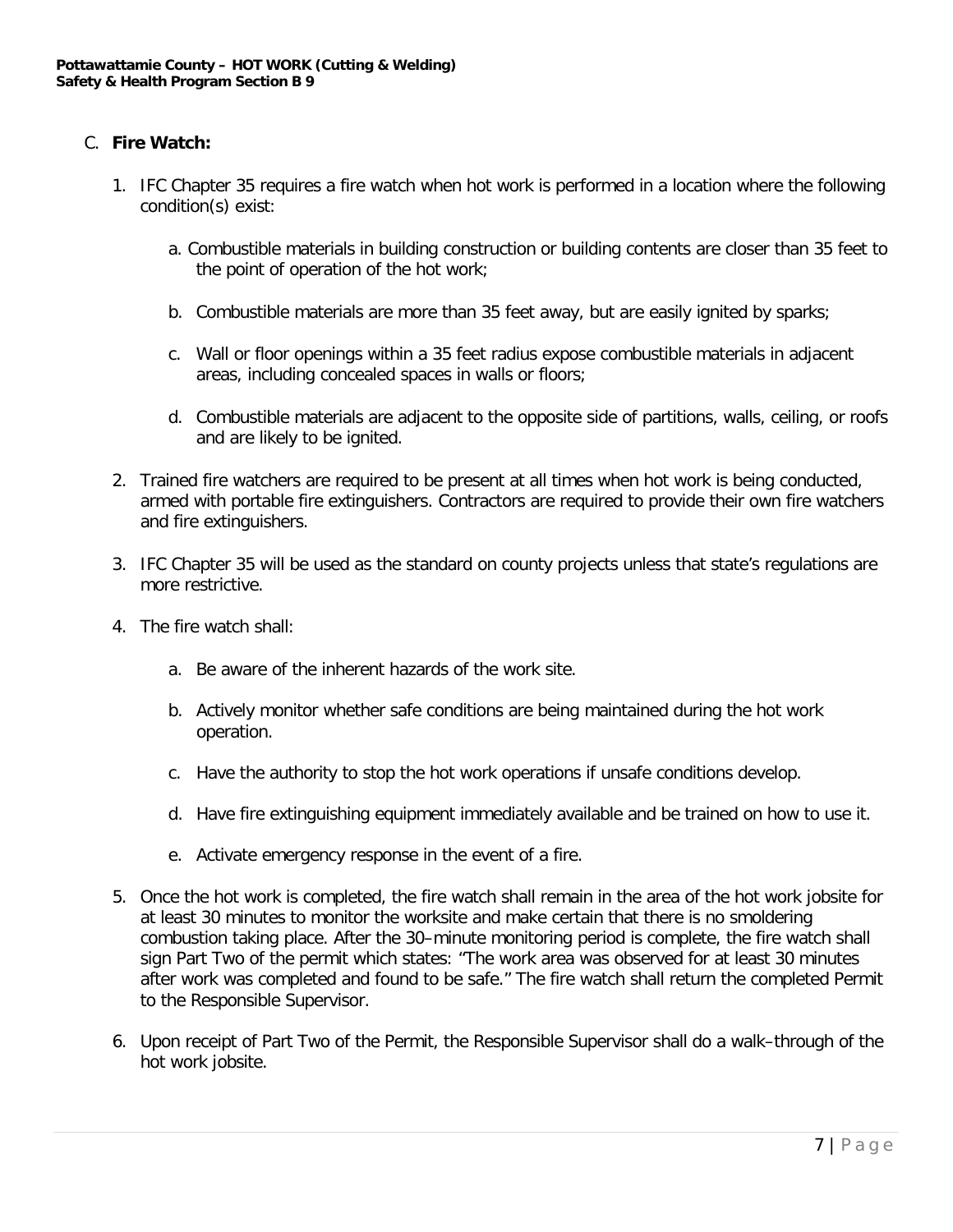## **V. General Requirements for Hot Work Assignments**

#### **A. Preparation for Hot Work**

- 1. Notify area management and co-workers of the intention to perform hot work activities.
- 2. Issue Hot Work Permit for all hot work operations. See Appendix A.
- 3. Perform housekeeping in hot work areas to remove or cover all combustible or flammable materials within a 35 foot radius.
- 4. Cover all wood planking, scaffolds, wooden forms, and other combustible material that cannot be removed with fire blankets or other suitable non-combustible material to contain slag and sparks.
- 5. Provide a fire watch when performing hot work in areas where fires might develop and continue the watch for 60 minutes after completion of hot work.
- 6. Ensure that at least one 10-pound ABC fire extinguisher is available at each hot work location, and area affected.
- 7. Position welding curtains to protect workers from welding arc rays.
- 8. Provide metal buckets or containers for disposal of slag, electrode stubs, and other hot work debris.
- 9. Check for flammable or explosive gases or vapors and, if necessary, purge and/or inert the atmosphere before performing any hot work in or on containers or pipelines.
- 10. Refer to the county's confined space entry policy for ventilation and other requirements for hot work in confined spaces.

#### **B. Personal Protective Equipment (PPE)**

- 1. Employees are required to complete a hazard assessment to determine personal protective equipment required for the hot work operation.
- 2. Personal protective equipment used for hot work operations may include:
	- a. Proper eye protection, e.g. welding hood with proper shaded lens
	- b. Cutting or burning goggles for torch cutting
	- c. Full face shields for grinding with safety glasses.
	- d. Consult Personal Protective Equipment program for proper lens shades
	- e. Safety glasses must be worn under hoods and face shields when grinding.
	- f. Appropriate gloves for task being performed.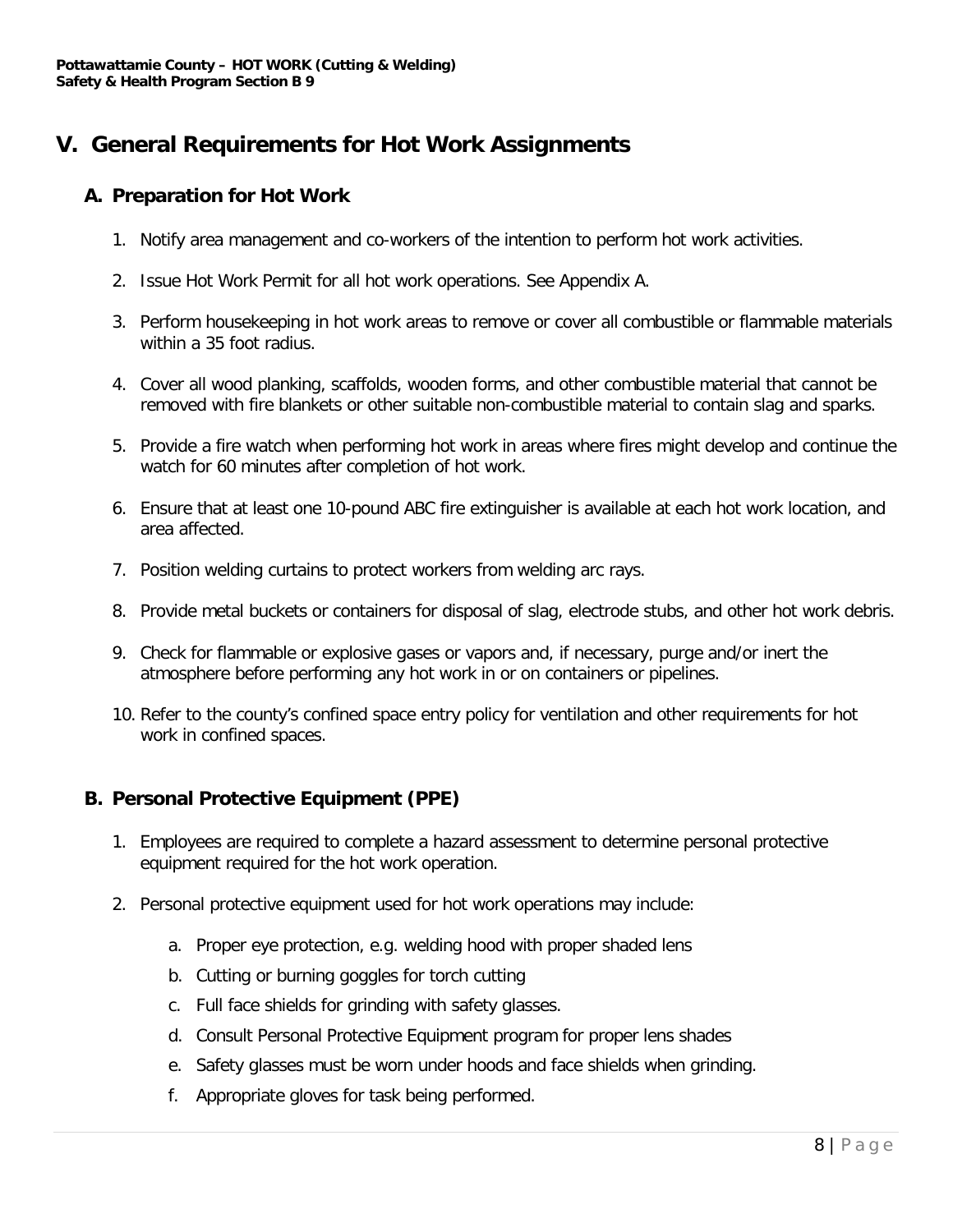- g. Fire resistant welding jackets and leathers.
- h. High top leather boots, tight to pant leg.
- i. Clothing free of oil and grease, and non-synthetic fiber.

#### **C. Torch Cutting Operations**

- 1. Inspect torches and hoses at the beginning of each shift for leaking shutoff valves, damaged hoses and couplings, and tip connections. Tag defective torches and remove from service until properly repaired.
- 2. Oxygen and fuel gas regulators and valves shall be in proper working order and shut off when work is completed. Hose pressure shall also be relieved when work is completed.
- 3. Light torches with strikers or other approved means, never with matches or lighters.
- 4. Keep oxygen cylinders and fittings free of oil and grease.
- 5. Oxygen and fuel gas hoses shall be easily distinguishable from each other and not interchangeable. Do not use a single hose having more than one gas passage.
- 6. Provide flashback arrestors/check valves on all oxygen and fuel gas torches.
- 7. Remove hose that shows evidence of flashback or damage from service and repair or discard.
- 8. Refer to the Confined Space Entry program for ventilation and other requirements for hot work in confined spaces.
- 9. Do not cover more than 4 inches out of 12 inches (10 cm out of 30 cm) of hose with tape when taping parallel lengths of hose to prevent tangling.
- 10. Uses only hose couplings that cannot be unlocked or disconnected by means of a straight pull.
- 11. Boxes used to store hose shall be ventilated.
- 12. String hoses overhead using non-metallic hangers or otherwise position them to keep clear of walkways, ladders, and stairways; or damage.
- 13. Provide proper ventilation and respiratory equipment when cutting zinc coated, or other hazardous coating or alloy that could contain such materials as cadmium, chromium, mercury, lead, arsenic or other toxic material (See your Respiratory Protection Program). Employees shall complete a pre-assessment as needed to determine hazards and a Hazard Assessment to specify needed protective measures and PPE.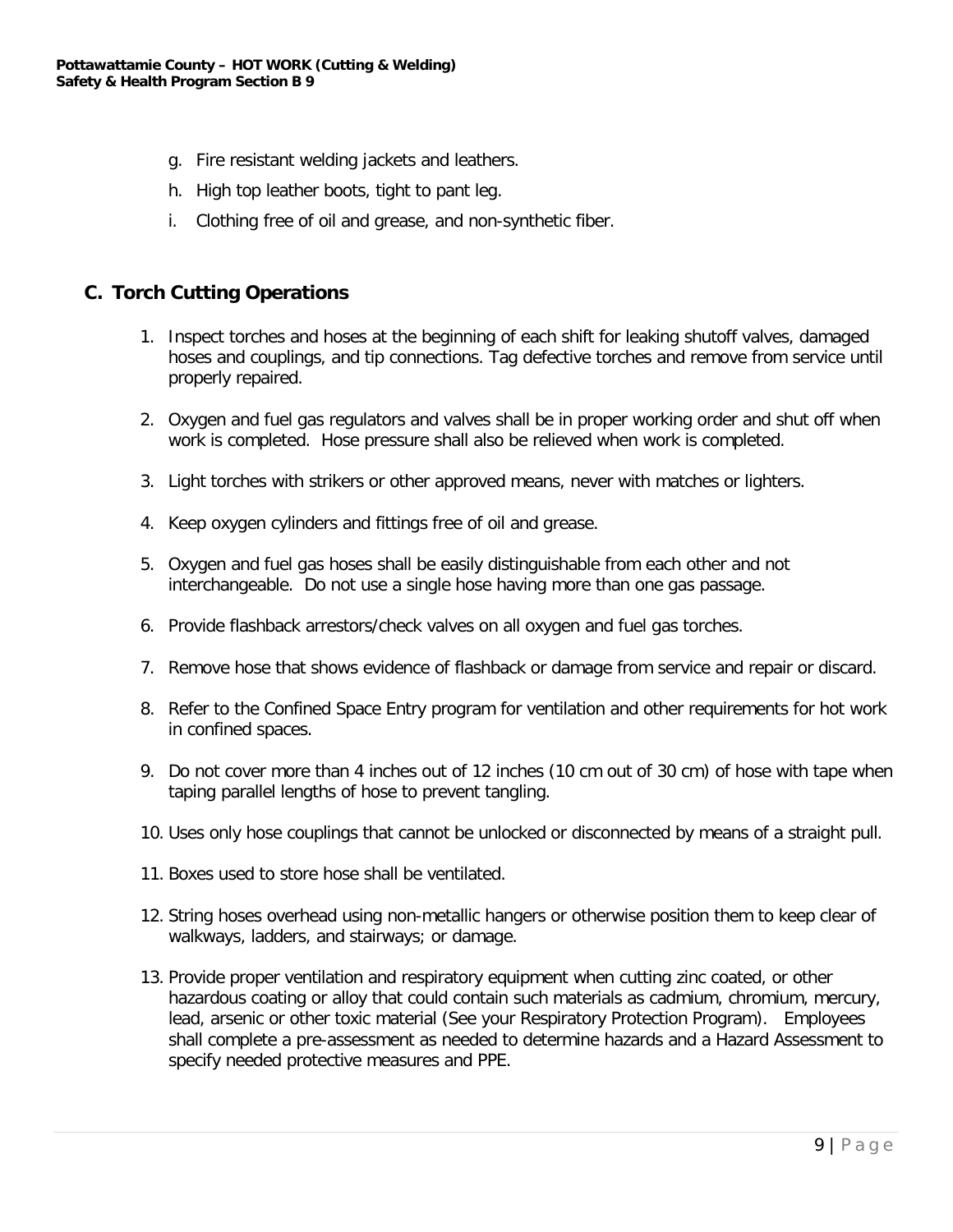14. Shut off cylinder valves and bleed regulators and hoses when task is completed and never leave unattended.

#### **D. Cylinder Handling**

- 1. Secure cylinders in an upright position at all times.
- 2. Assure tags are used indicating, full, in use, or empty.
- 3. Segregate materials based on hazards (e.g., Fuel Gas and Oxygen cylinders must be separated at least 20 feet or with a fire wall). Refer to the Safety Data Sheet (SDS) for the materials.
- 4. Replace and secure valve safety caps when cylinders are not in use
- 5. Close valves, remove regulators, and replace valve safety caps before moving cylinders.
- 6. Move cylinders by use of a cylinder cart with securing device.
	- a. Never "hand roll" cylinders; always use a cart that secures the cylinders.
	- b. Never lay cylinders on their sides and roll them.
- 7. Do not use magnets, chokers, or slings to hoist cylinders. Use a cradle or bottle rack designed and constructed for hoisting purposes.
- 8. Use only warm, not boiling, water to thaw cylinders and valves.
- 9. Provide bottle carts, chains, or other steadying devices to keep cylinders from being knocked over while in use.
- 10. Assure all cylinders are marked with container labels with either the chemical or trade name, and hazards of the contents, and that a current SDS is on hand, and all staff are trained and current in their Hazard Communication training for the material.
- 11. Do not attempt to refill or mix gases in a cylinder.
- 12. Require all cylinders to be equipped with a handle or wrench so that they can be turned off immediately if necessary.
- 13. Stand to the side of the outlet and open valve slightly and close immediately prior to connecting a regulator to a cylinder. Never crack a valve near ignition sources.
- 14. Position cylinders where they will not be struck by sparks, slag, or flame, and where they cannot become part of an electrical circuit.
- 15. Never take gas cylinders into confined spaces.
- 16. Do not strike an electrode against a cylinder to strike an arc.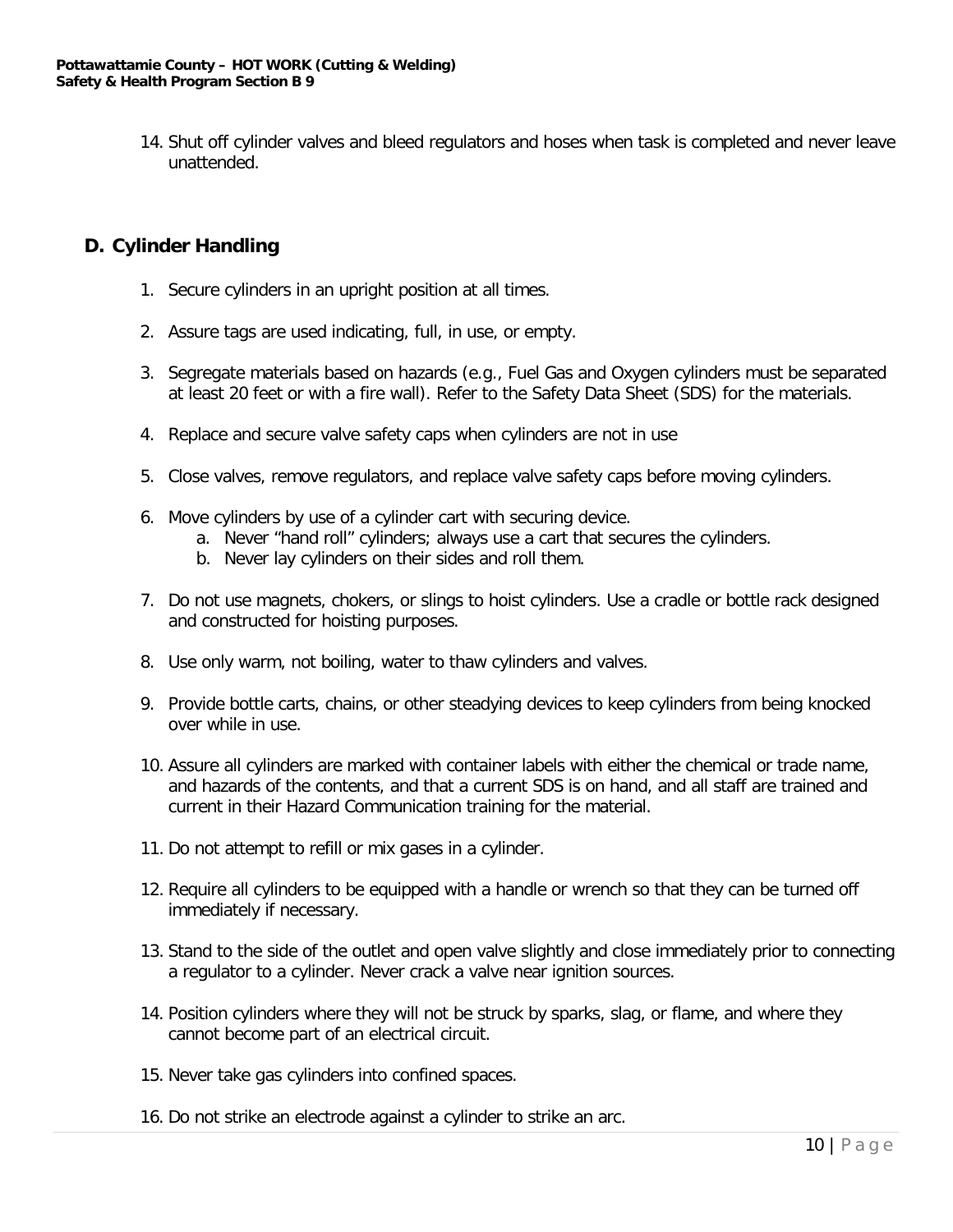- 17. Do not use hammers or wrenches to open cylinders having fixed hand wheels.
- 18. Do not use acetylene at a pressure in excess of 15-psi gauge pressure, or 30 psi absolute.
- 19. Store cylinders in accordance with SDS instructions and local, state and federal requirements. Don't store where they will not be subjected to sources of heat.
- 20. Separate oxygen cylinders in storage from fuel gas cylinders and combustible materials by at least 20 feet, or by a non-combustible barrier at least 5 feet high having a fire resistance rating of at least one-half hour.
- 21. Provide proper signs at storage areas, such as "DANGER FLAMMABLE" or "No Sources of Ignition, Smoking or Open Flames."
- 22. Keep storage areas free of vegetation, trash, and other combustible materials.
- 23. Remove regulators and replace valve safety caps when storing cylinders or when cylinders will be left unattended.

#### **E. Welding Operations**

- 1. Use only electrode holders that are properly insulated and that are specifically designed for arc cutting and welding and are of a sufficient capacity to safely handle the maximum rated current required by the electrodes.
- 2. Remove electrodes from the holders and placeholders so they cannot make contact with people or conducting objects when leaving holders unattended.
- 3. Ensure that welding machine frame is properly grounded.
- 4. Welding units store electrical current; follow the Lockout Program and only work on equipment if properly trained, and authorized by the organization.
- 5. Shut off the welding machine at the end of each shift or when the machine is to be moved.
- 6. Welding/cutting/ground cables must meet the following requirements:
	- a. Cables must be completely insulated, flexible, and capable of handling the maximum current requirements of the work in progress.
	- b. Cables must be free from repair or splices for a minimum distance of 10 feet from the electrode holder, except when standard insulated connectors or splices with insulating value equal to the cable are used.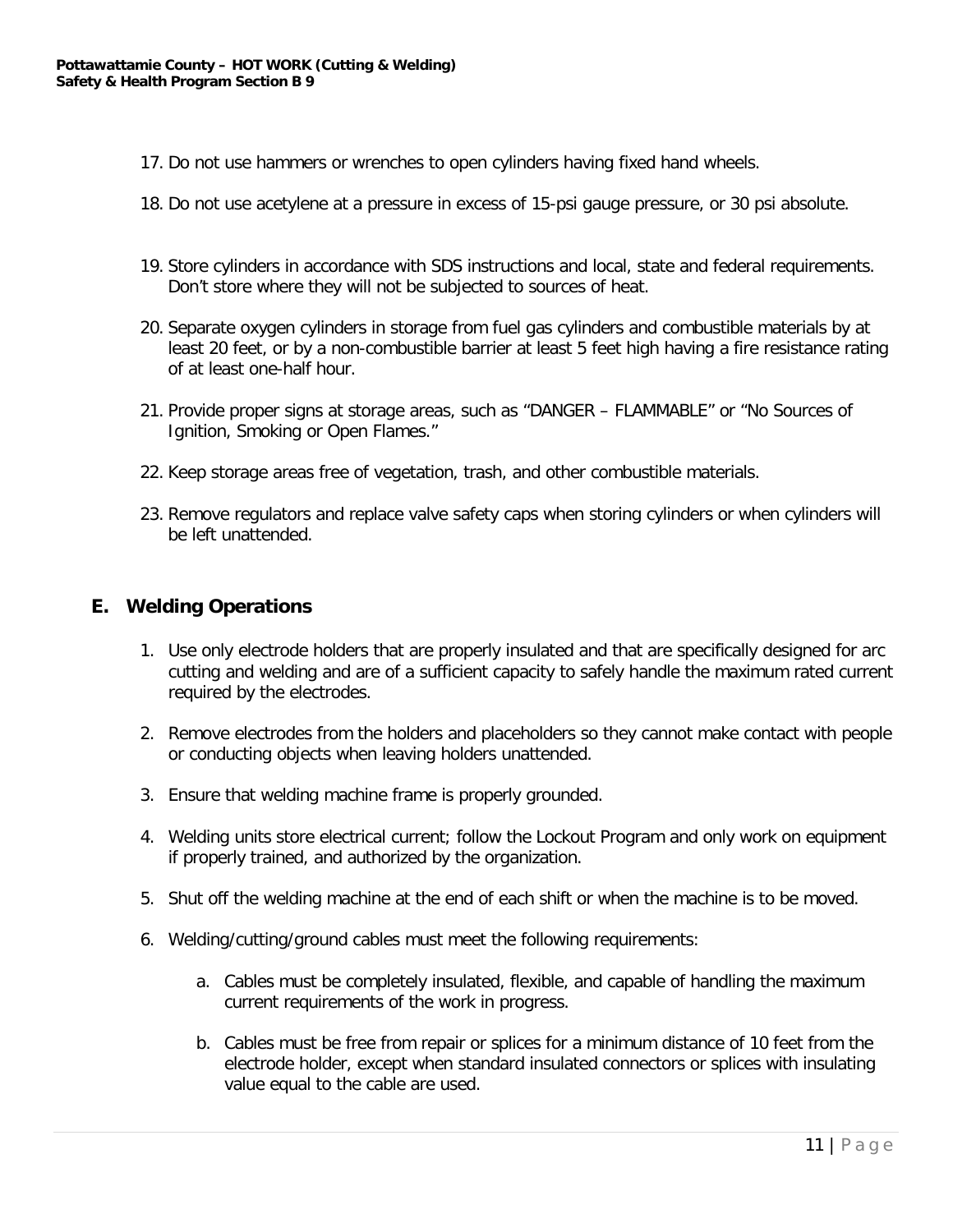- c. Insulated connectors of a capacity at least equal to that of the cable shall be used for splices. If connecting lugs are used, they must be completely and substantially insulated.
- d. A ground cable must have a safe current carrying capacity at least equal to the maximum output capacity of the unit or units that it services.
- e. Never attach a ground cable to a pipeline containing gases or flammable liquids.
- f. String all cables overhead with non-metallic hangers or otherwise position to keep clear of walkways, ladders, and stairways.
- g. Immediately remove all damaged and worn cable from service until properly repaired.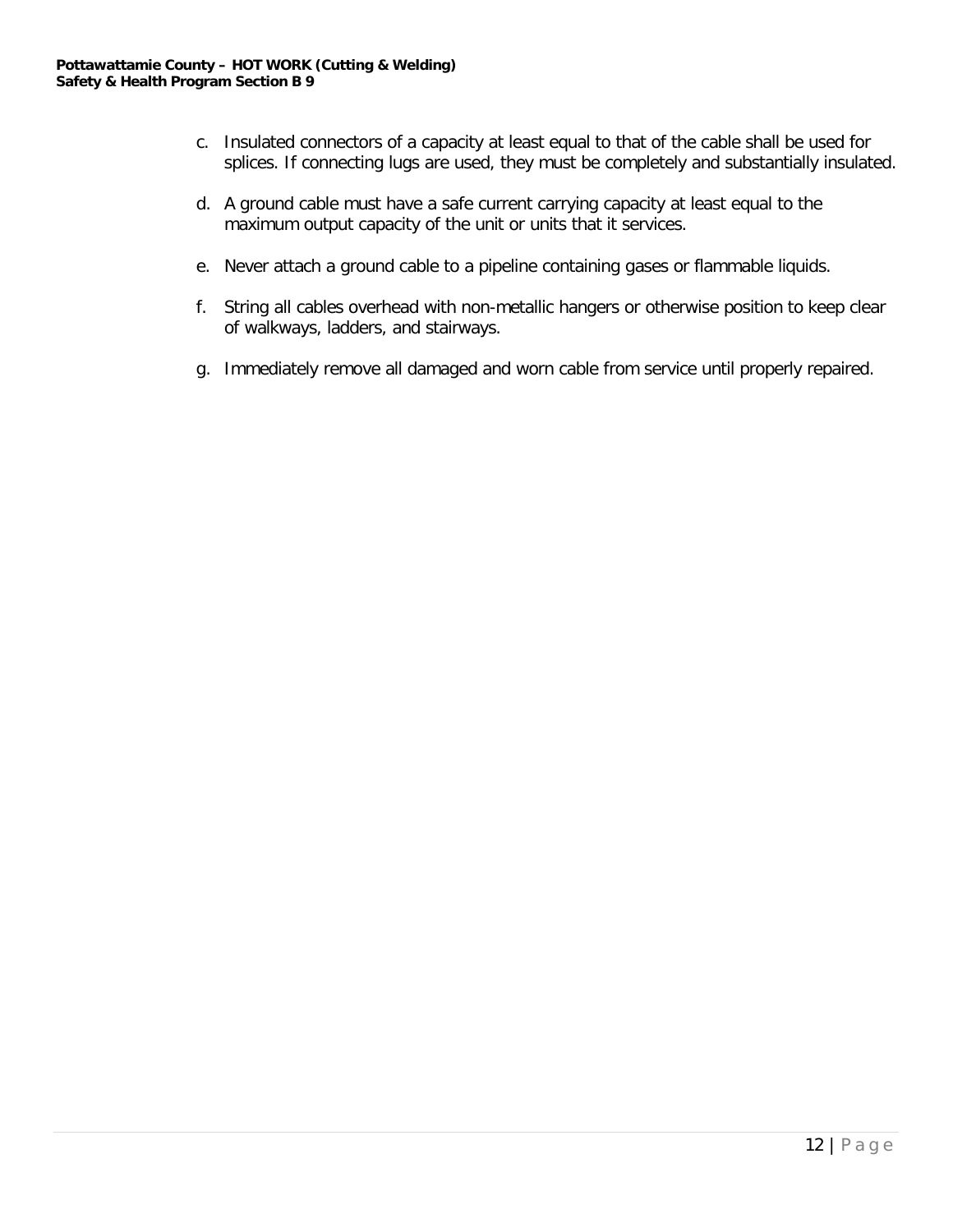# **Hot Work Permit Requirements**

Hot work operations such as welding, brazing, cutting, grinding, soldering and thawing create heat, spark and hot slag that may ignite flammable and combustible materials in the area of hot work activities.

The Hot Work Permit was developed in accordance with OSHA regulations and NFPA recommendations with the goal of preventing hot work fires.

#### **Purpose**

The purpose for the Hot Work Permit is to protect employees, contractors, vendors and visitors against fire resulting from welding, spark generating, open flame and other hot work activities.

#### **Scope**

A Hot Work Permit shall be used whenever work within county facilities & boundaries involves an actual or possible source of ignition; or may cause the activation of a fire alarm system; or may cause occupants of a building or area to contact emergency personnel to report the smell of smoke, heat, etc.

#### **Who's involved in the Hot Work Permit process?**

- Supervisors oversee the Hot Work Permit program for hot work operations under their supervision. Supervisors are responsible for designating workers as Permit Authorizing Individual (PAI), who may issue Hot Work Permits. Any employee who successfully completes hot work safety training may be a PAI.
- Permit Authorizing Individual (PAI) inspects hot work sites prior to the start of hot work operations using the checklist on the Hot Work Permit Form. The PAI designates Fire Watch expectations and any specific duties during Fire Watch. Once all of the requirements on Part 1 of the Hot Work Permit have been satisfied and the form is signed by a PAI, it's placed in the active Hot Work slot in the maintenance shop. Hot Work Permit Part 2 must be posted where hot work is to be performed.
- Fire Watch Personnel monitor the safety of hot work operations and watch for fires. Fire Watches are posted when the Hot Work Permit requires, during hot work, and for at least 30 minutes after work has been completed. Any employee who has successfully completed Hot Work Safety and Fire Extinguisher training can serve as Fire Watch.

#### **The 35-Foot Rule**

- All flammable and combustible materials within a 35-foot radius of hot work must be removed.
- When flammable and combustible materials within a 35-foot radius of hot work cannot be removed they must be covered with flame retardant tarps and a fire watch must be posted.
- Floors and surfaces within a 35-foot radius of the hot work area must be swept free of combustible dust or debris.
- All openings or cracks in the walls, floors, or ducts that are potential travel passages for sparks, heat and flames must be covered.

#### **Fire Detection and Suppression**

- A suitable fire extinguisher must be readily available and accessible.
- Entire building smoke detection and alarms systems cannot be shut down. Instead smoke detectors in the area of hot work may be covered for the duration of hot work to prevent false alarms.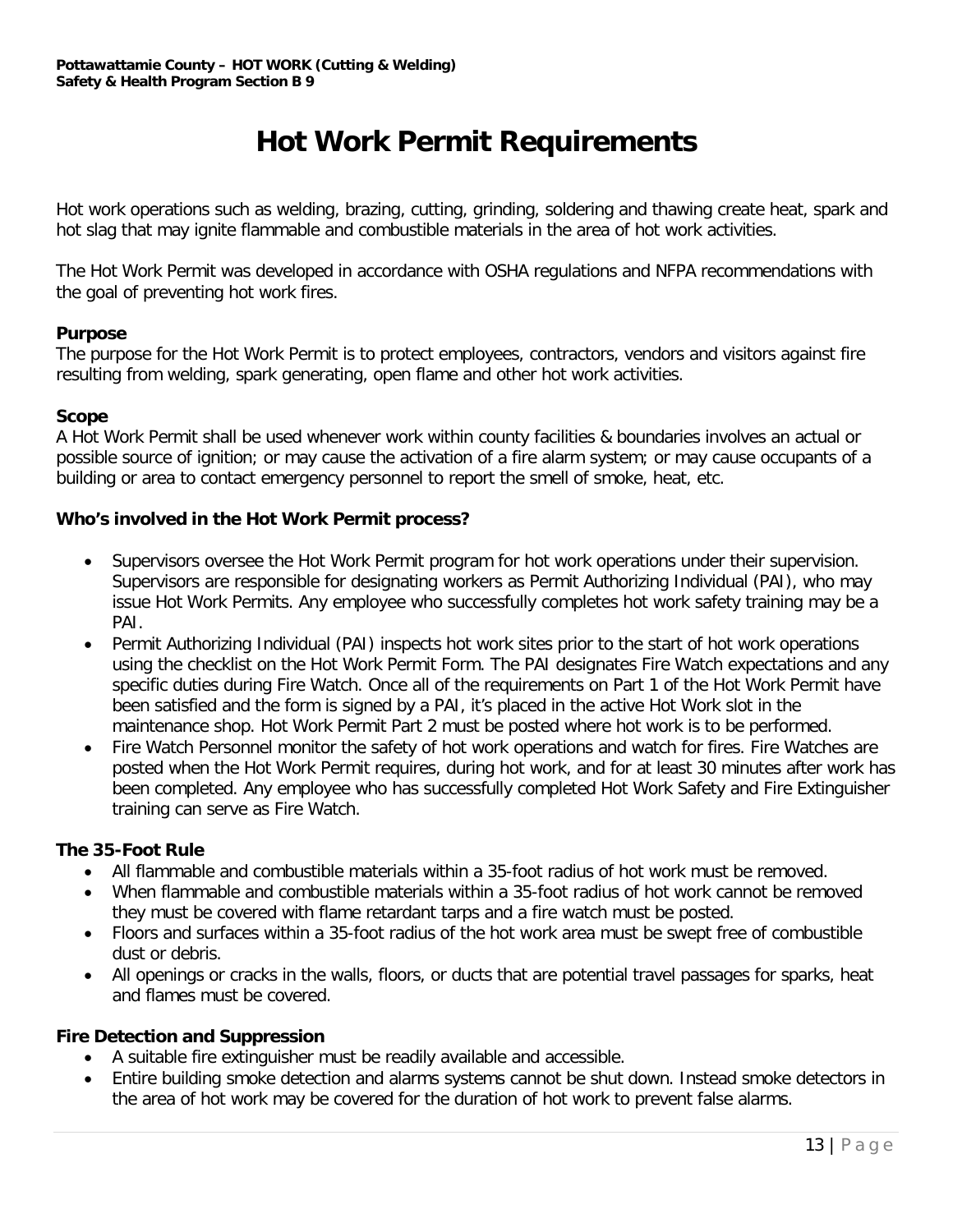#### **Pottawattamie County – HOT WORK (Cutting & Welding) Safety & Health Program Section B 9**

• Automatic sprinkler systems may not be shut down to perform hot work. Instead, individual sprinkler heads in the area of hot work may be covered with a wet rag to prevent accidental activation.

#### **Fire Watch**

A Fire Watch must be posted by a PAI if the following conditions exist:

- Combustible materials cannot be removed from within a 35-foot radius of the hot work
- Wall or floor openings within a 35-foot radius of hot work expose combustible materials in adjacent areas, including concealed spaces in walls or floors.
- Combustible materials are adjacent to the opposite side of partitions, walls, ceilings or roofs and are likely to be ignited

#### **General Permit Guidelines**

- Work should be performed using alternative methods other than hot work whenever possible.
- Hot work should be performed in designated hot work areas whenever practical.
- Hot Work Permit must be fully completed be specific in location & description of work performed.
- Hot Work Permit is valid for the time period written on the permit.
- The PAI shall file Hot Work Permit Part 1 in the designated maintenance shop location.
- The PAI shall post Hot Work Permit Part 2 in the hot work area for the duration of the activity.
- When Hot Work or Fire Watch responsibilities span shift changes, the PAI shall ensure resources are in place to ensure the protection expected by this program.

**Note:** Be specific about the work being performed and the object on which the work is being performed when completing a Hot Work Permit. If you are unsure if an activity requires a Hot Work Permit, contact the Risk Manager.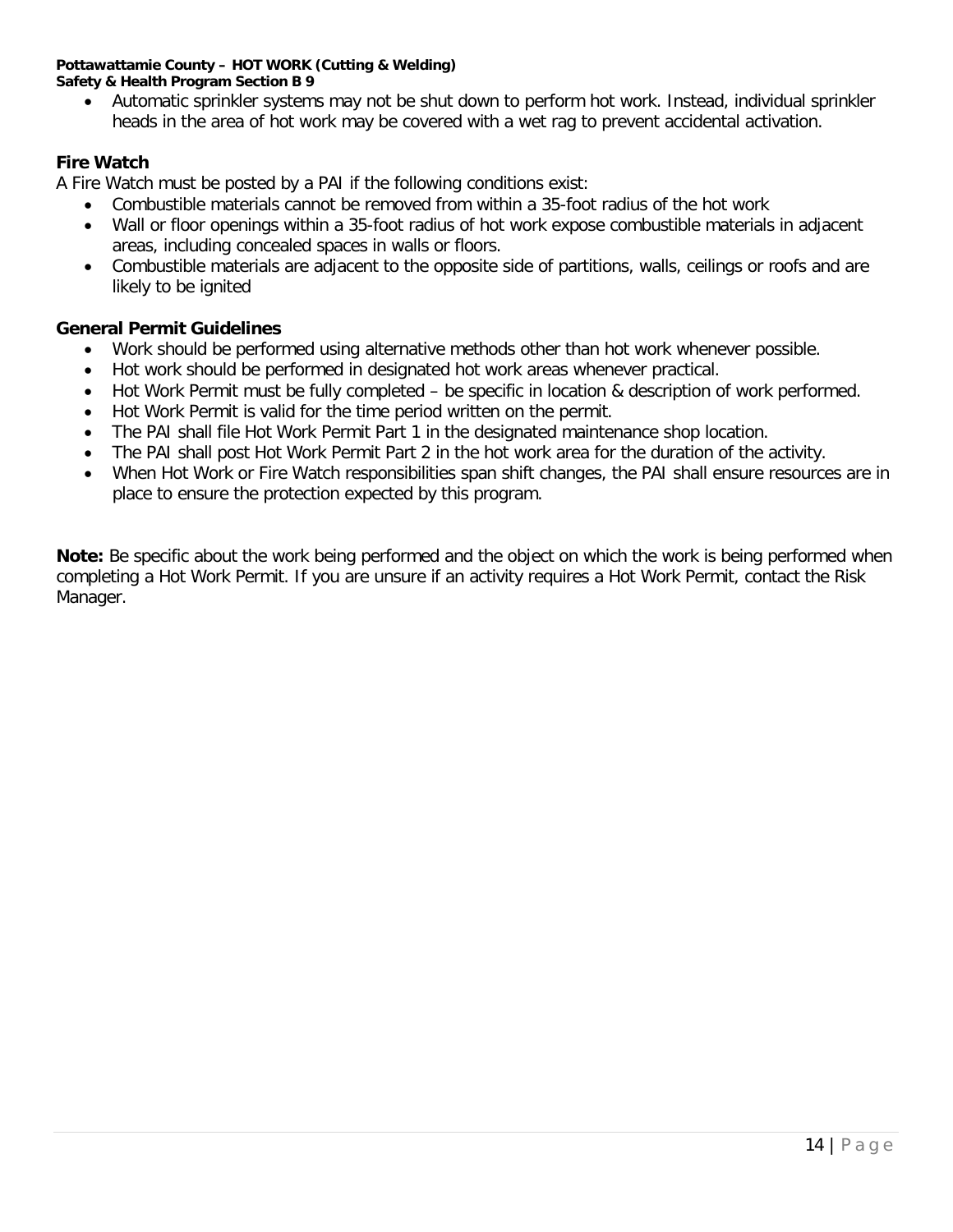# **MODEL FORMS**

Model forms for this program are located on the following pages. Departments may modify or develop their own forms based on the specific needs of their department.

> Modified forms are subject to review and approval of Risk Management